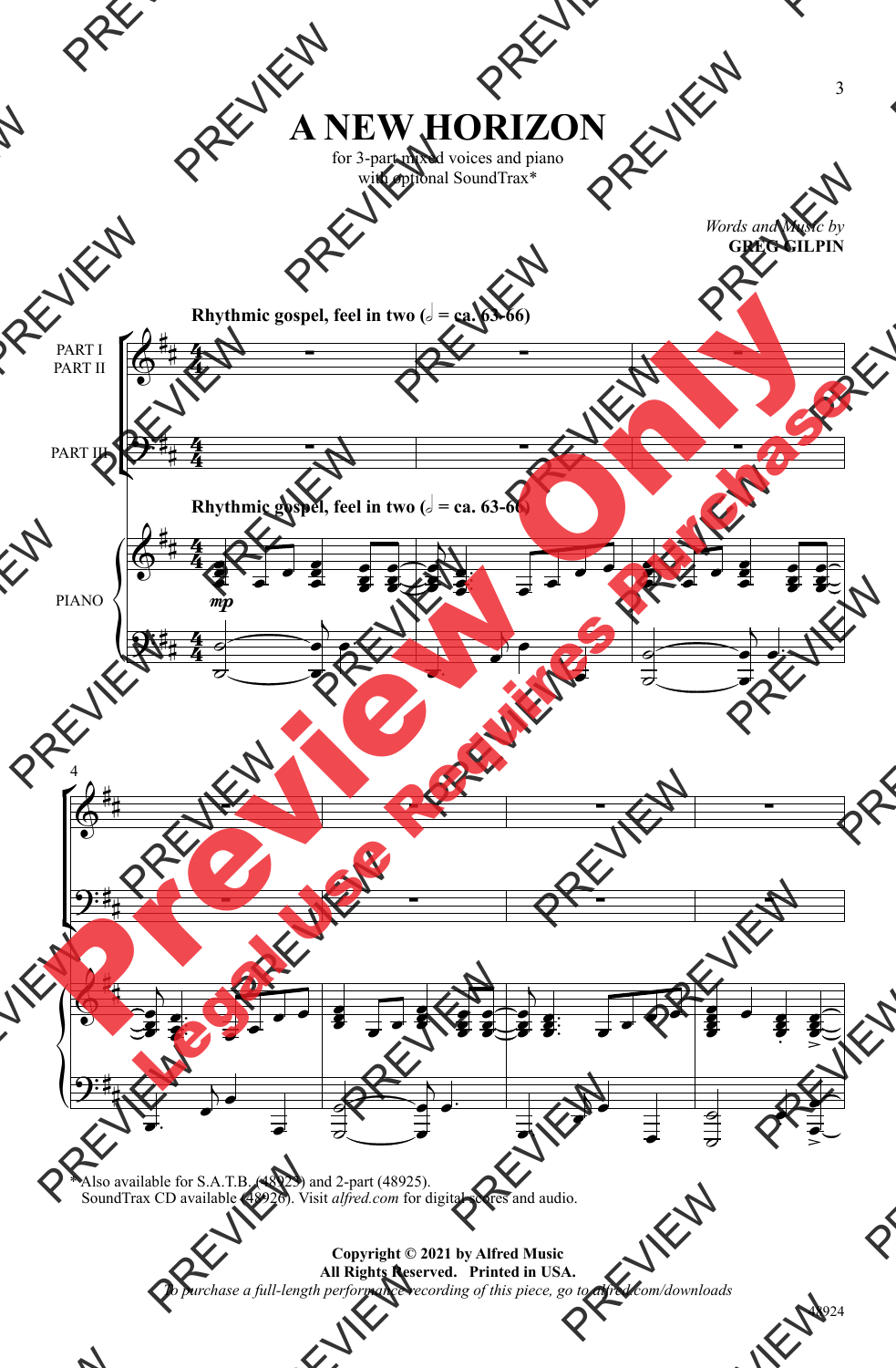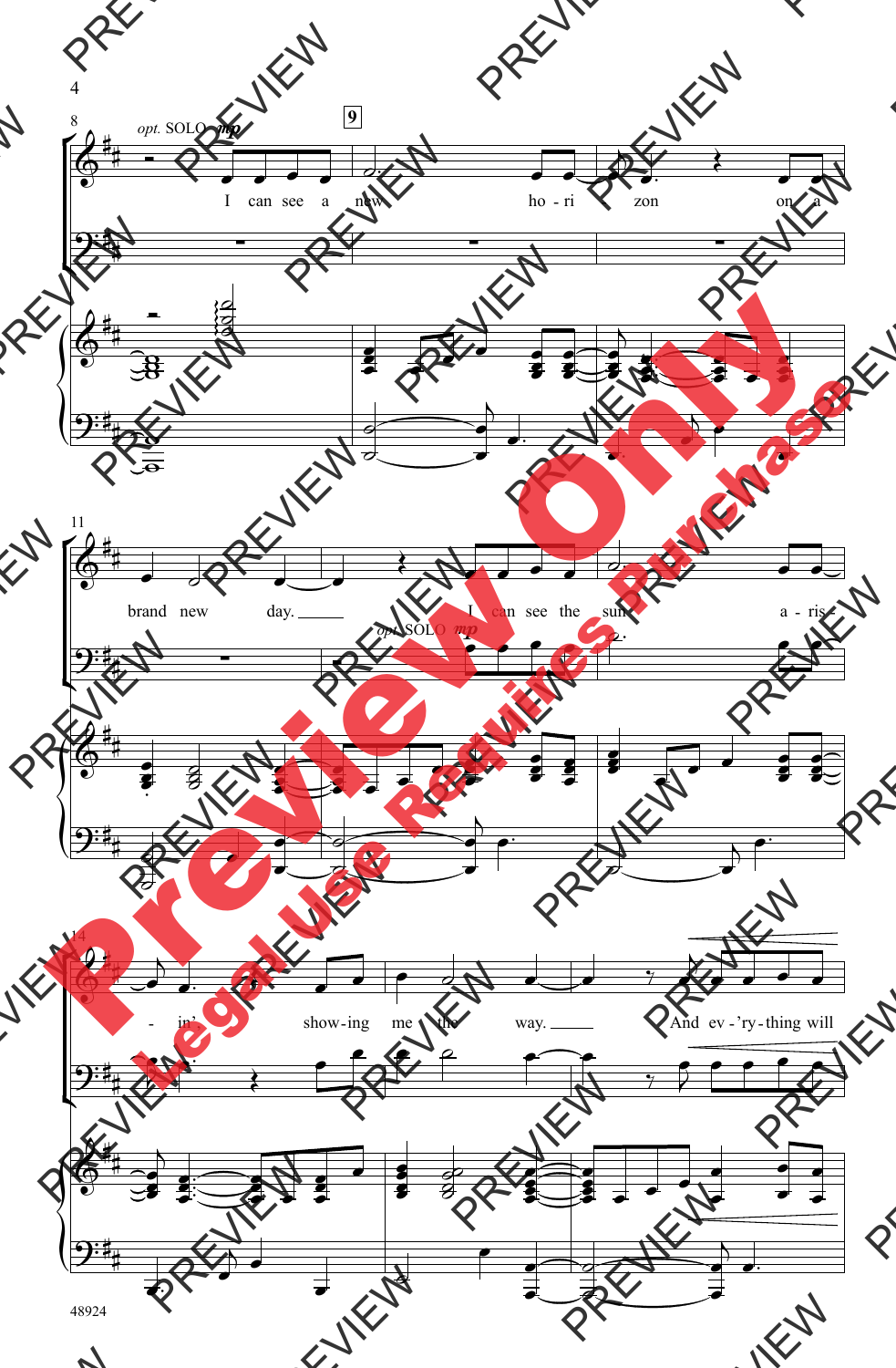

5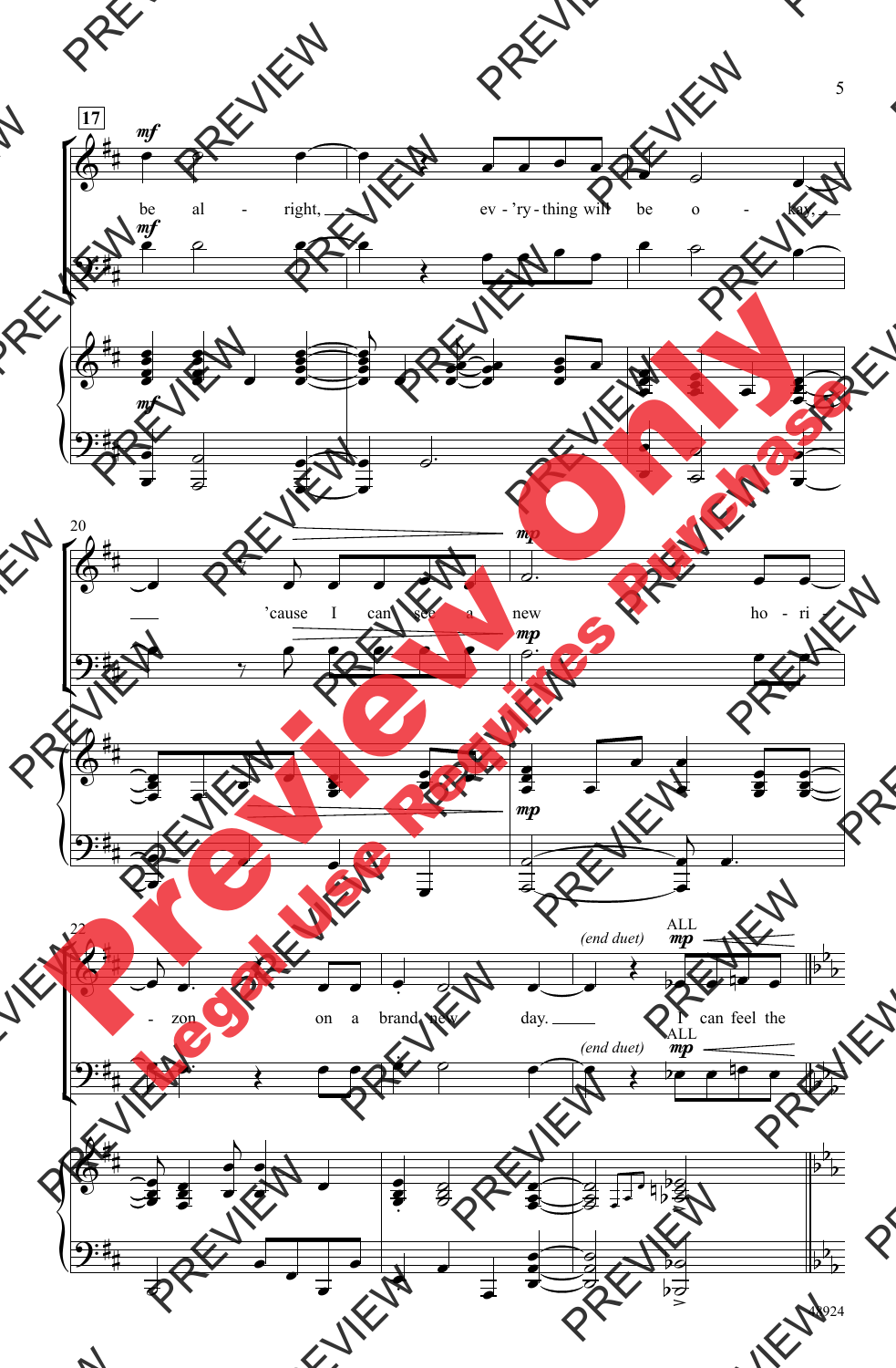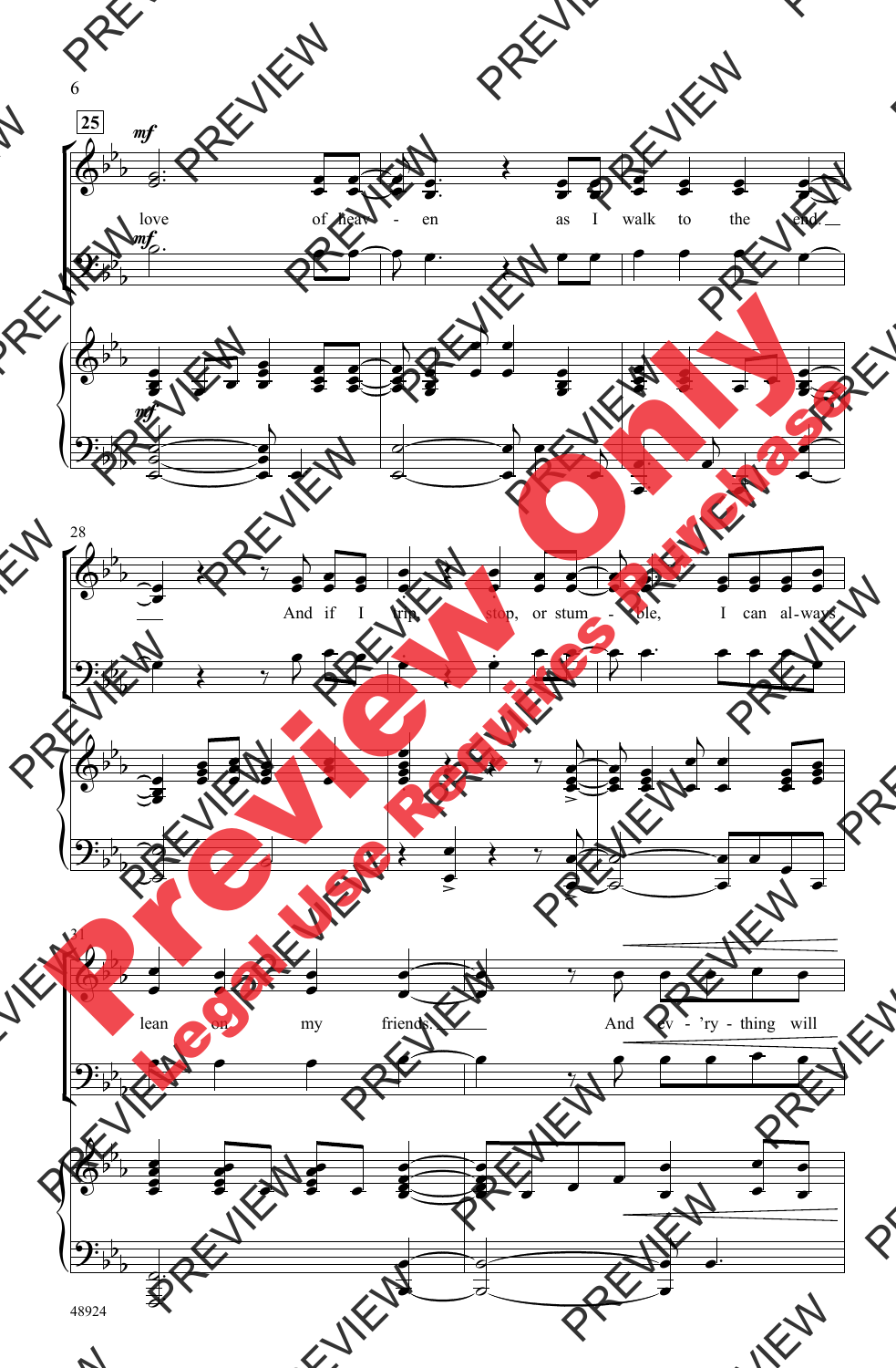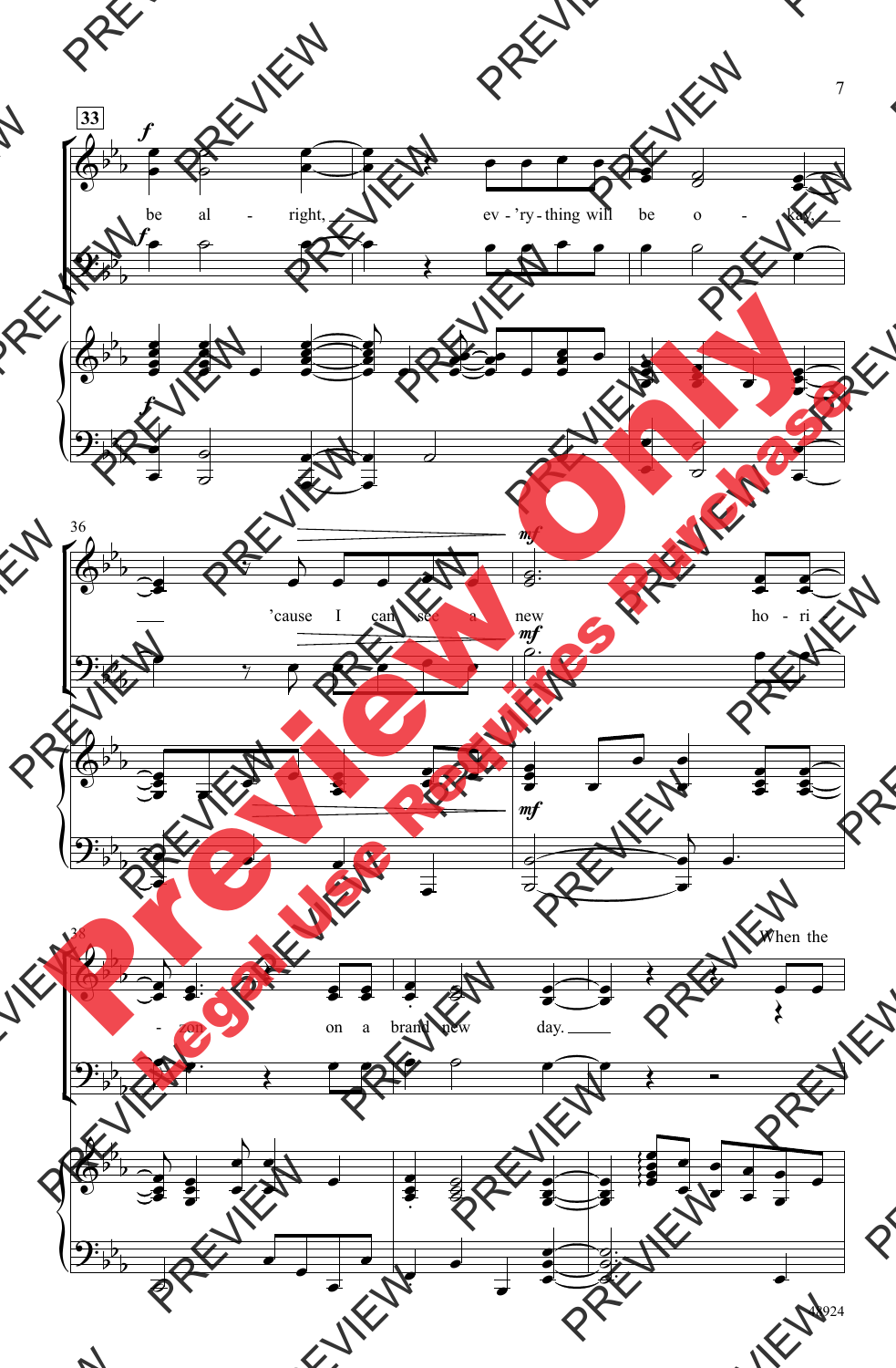![](_page_5_Figure_0.jpeg)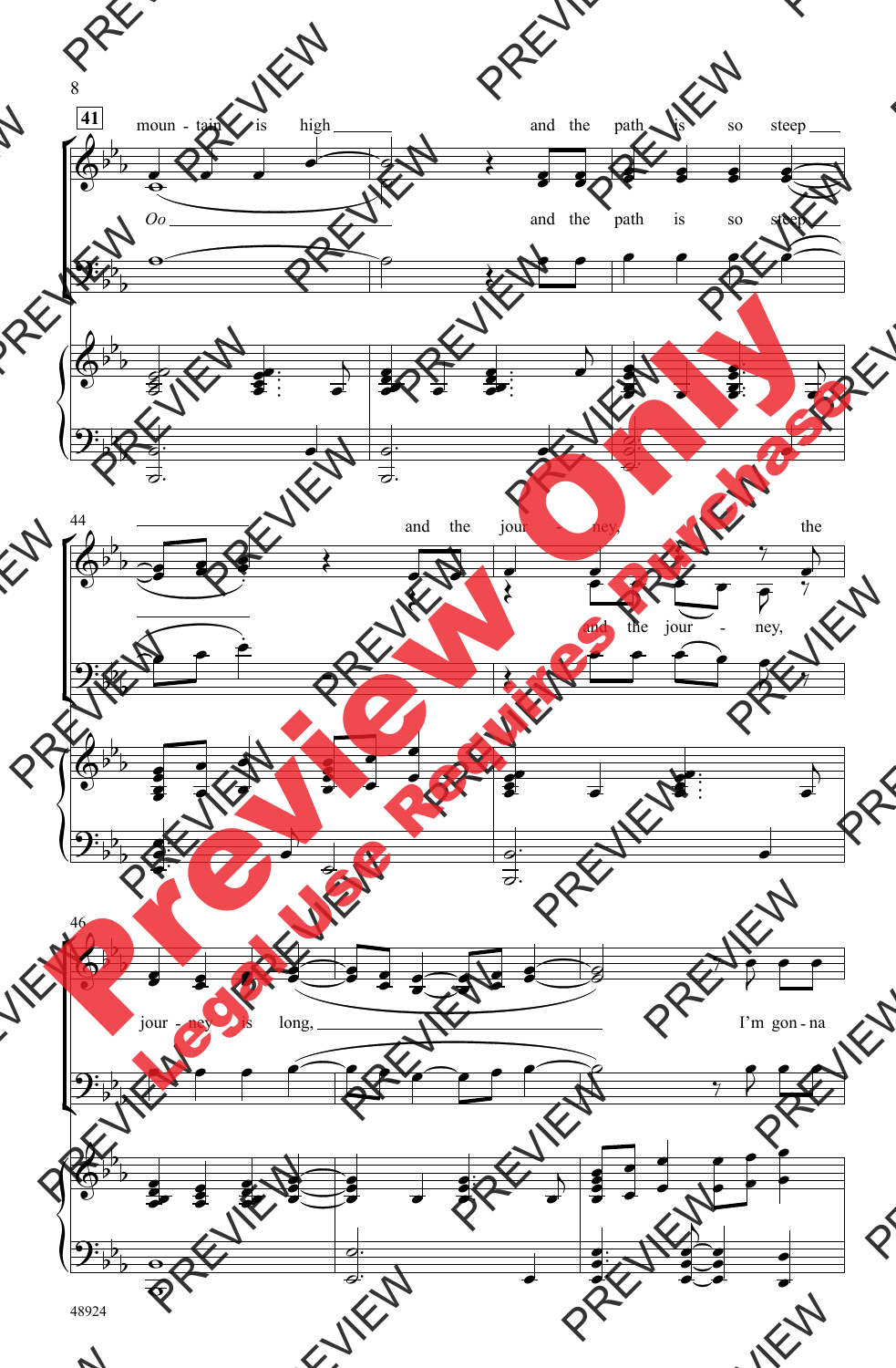![](_page_6_Figure_0.jpeg)

9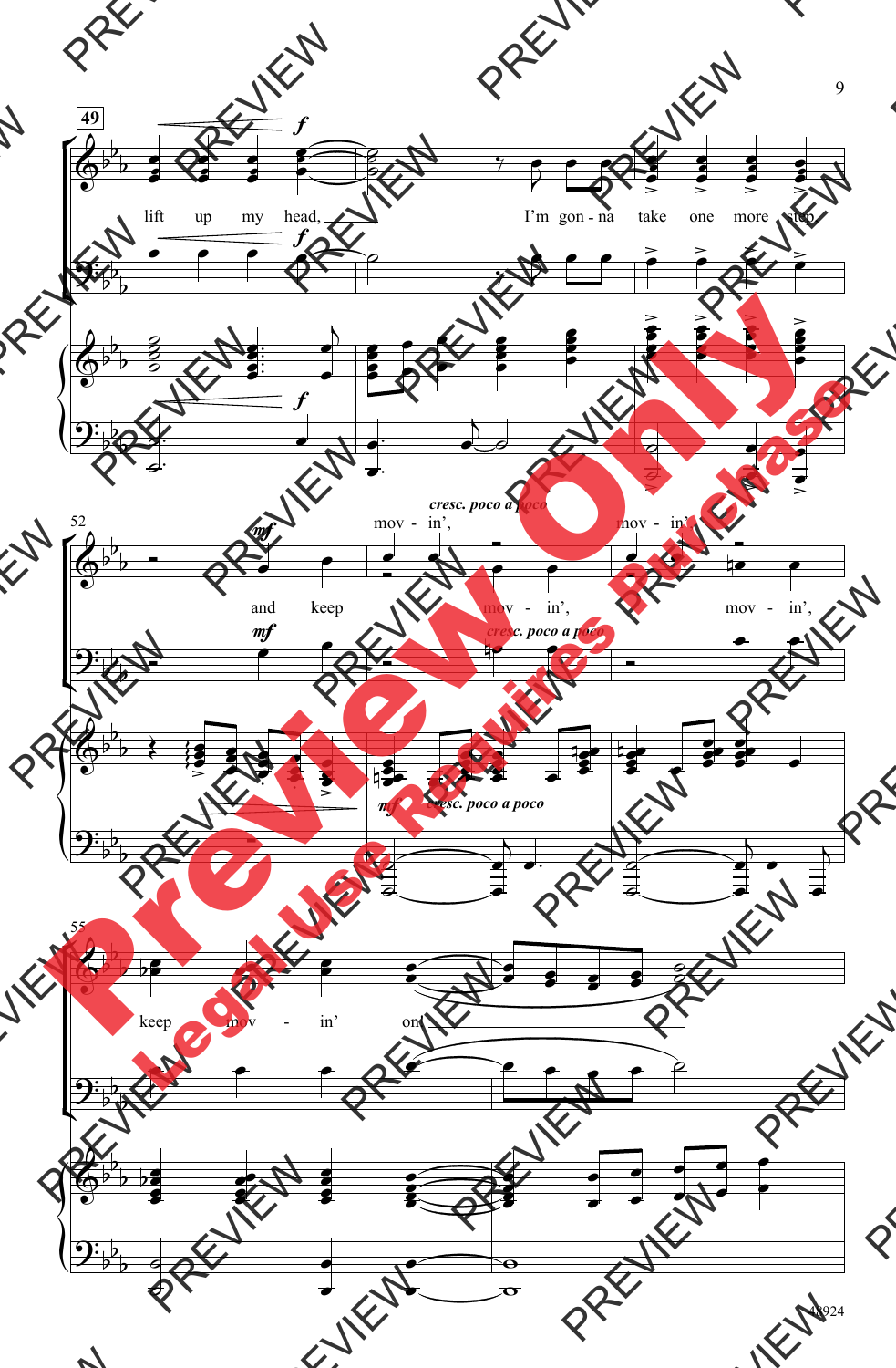![](_page_7_Figure_0.jpeg)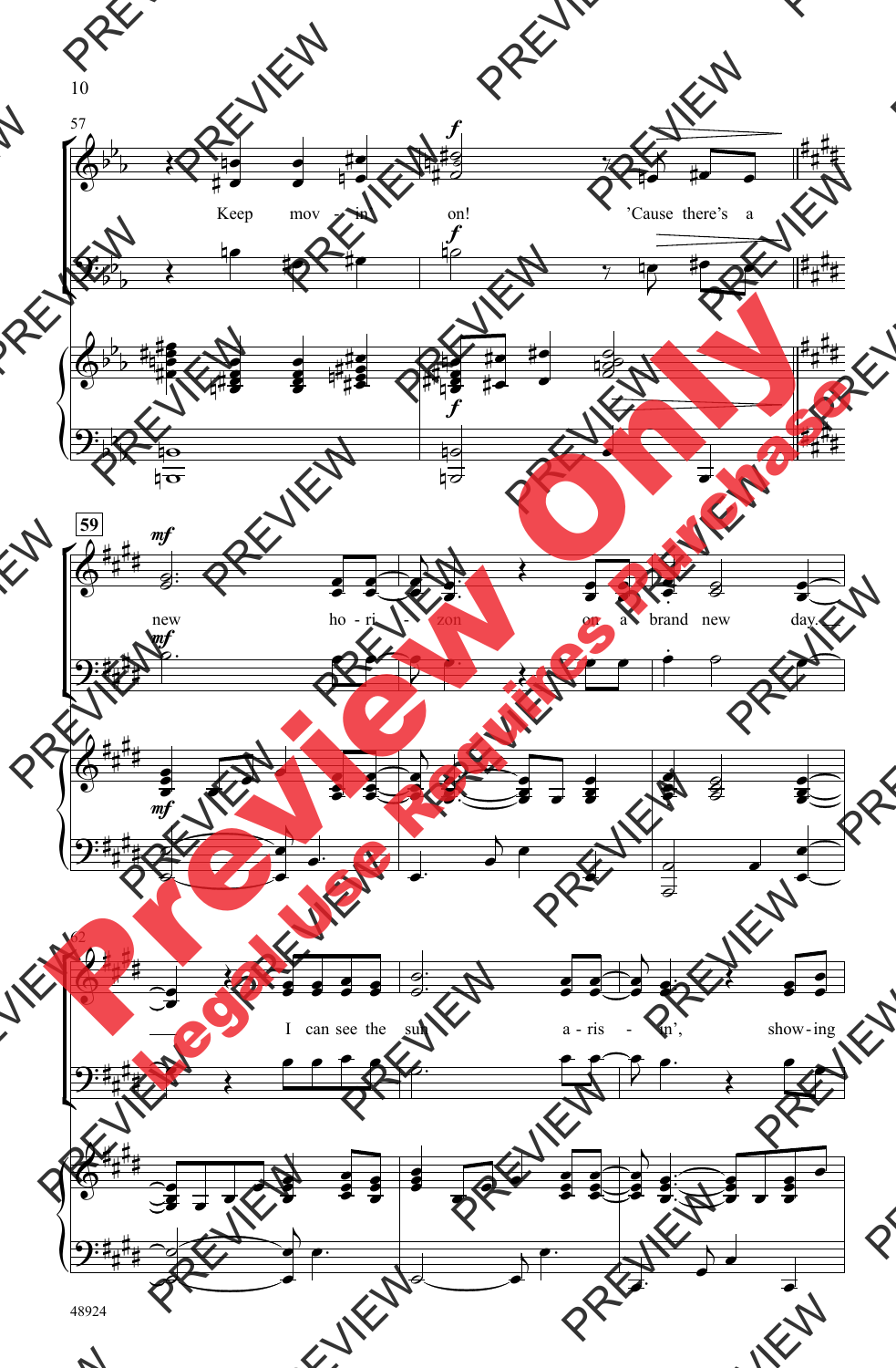![](_page_8_Figure_0.jpeg)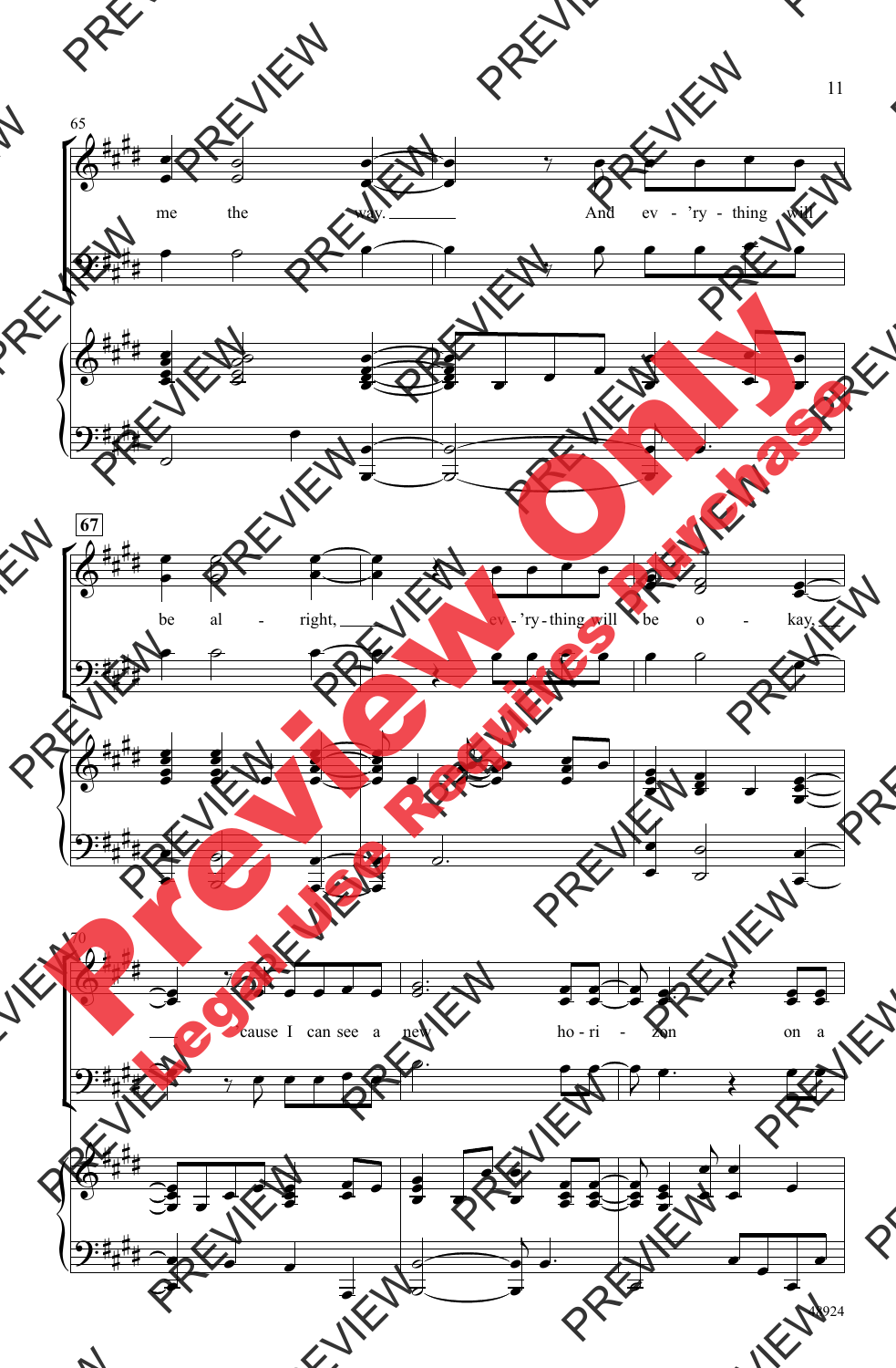![](_page_9_Figure_0.jpeg)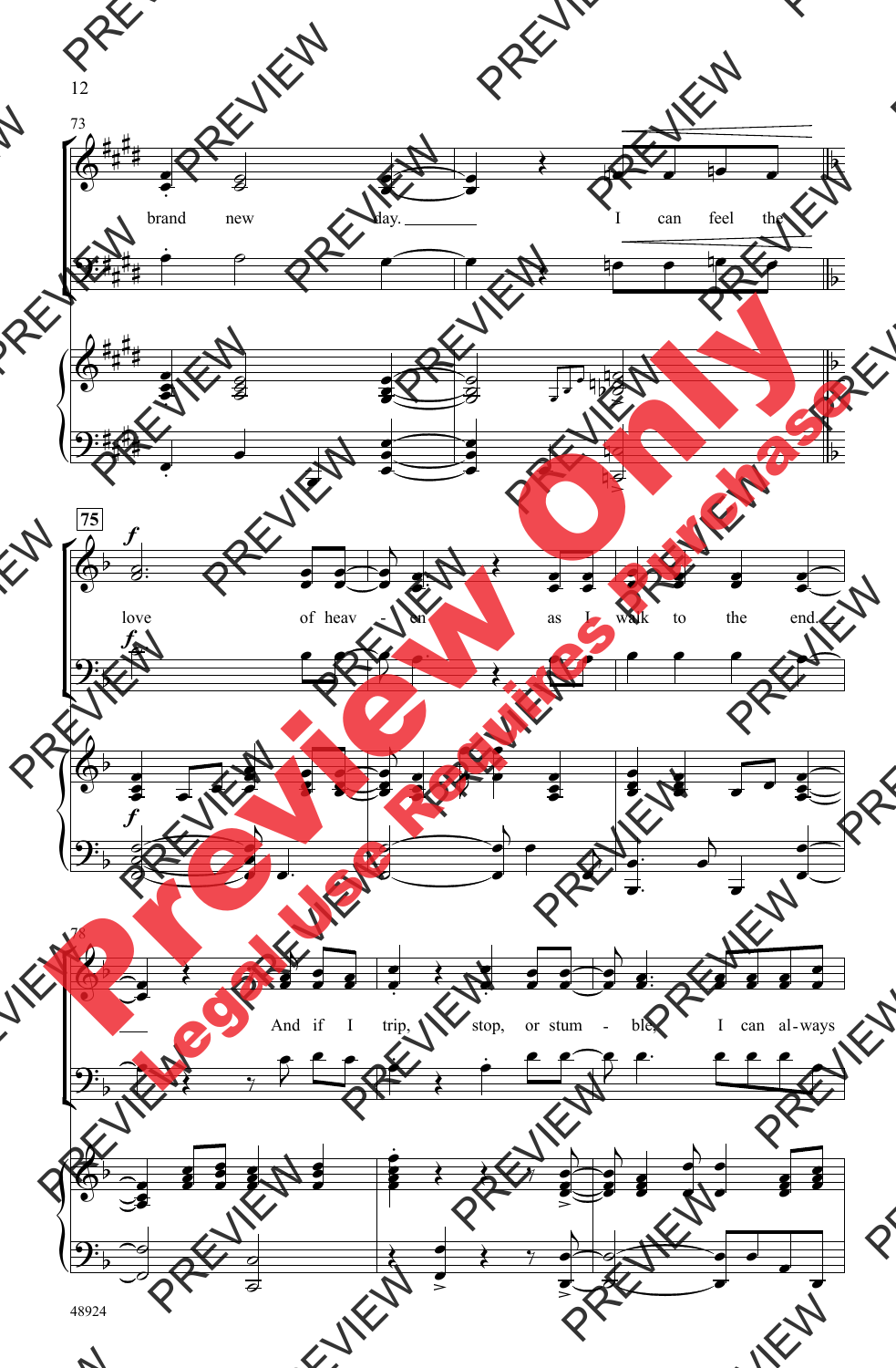![](_page_10_Figure_0.jpeg)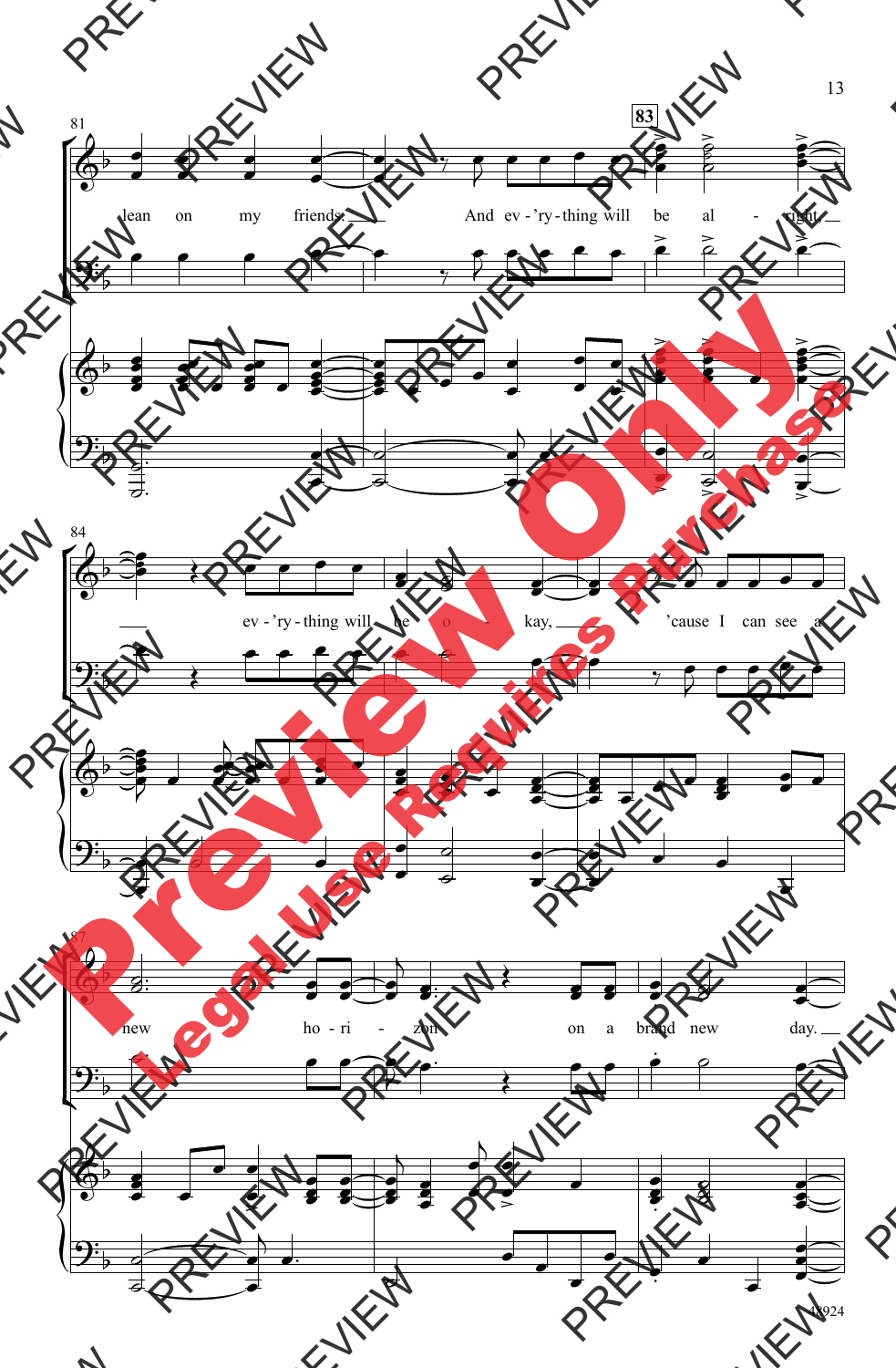![](_page_11_Figure_0.jpeg)

48924